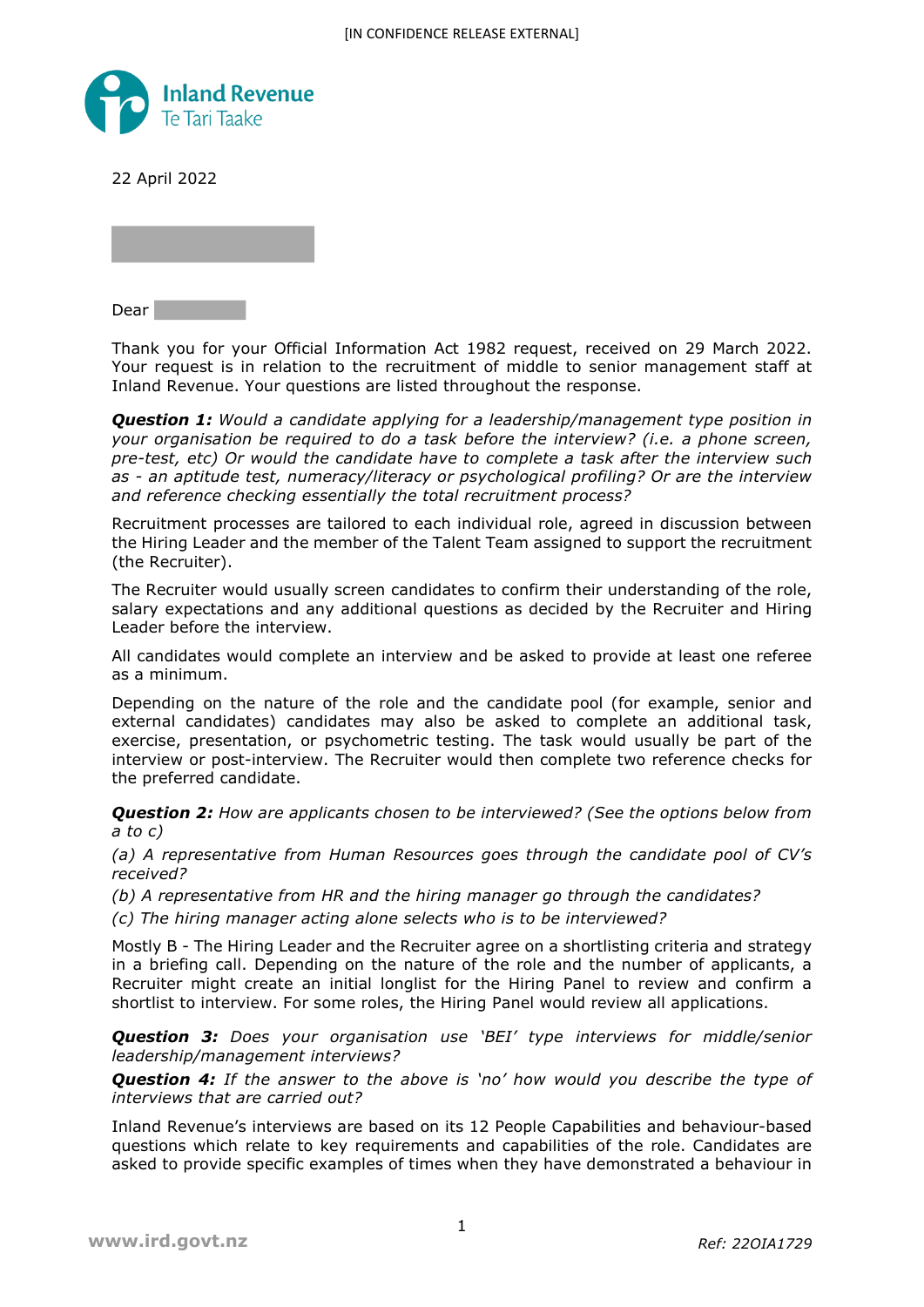the past. Candidates are advised they are free to draw on examples from a wide range of previous experiences.

*Question 5: Is a representative from HR on the interview panel? (Never/Always/Some times?)*

Sometimes, this is role dependent.

*Question 6: For 'BEI' style interviews does each panel member score the candidate and then these scores are combined to tally up to a grand total score?*

Panel members agree on scores for each question together at the end of the interview, they do not tally up individual panel member scores.

*Question 7: Could a candidate who scores lower than the top scorer (e.g. came in second) still be considered the preferred candidate?*

In some instances, a candidate that scores lower than the top scorer can be the preferred candidate.

*Question 8: What are some of the factors or conditions that might give rise to the above in question #8 above? (I.e. – team fit, personality, how panel felt about them?) Other factors?*

- Motivation Inland Revenue would like candidates to have a genuine motivation towards the role, the work for the department and the public sector.
- Background checks if a candidate's background checks are not satisfactory post interview, then the second highest scoring candidate may be the preferred candidate for the role.
- Complimentary skills and experience Inland Revenue would like candidate's skills and experience to compliment the team that they will be a part of.

## *Question 9: Are those in your organisation who do the interviewing trained in the BEI interview method?*

The Talent or Recruitment team at Inland Revenue are able to offer guidance to panel members who are less experienced in our interviewing process. There are also interview guides on rating scale information and guides for what to look for in quality responses available to the interview panel*.* 

*Question 10: Once a candidate has been selected and employed by your organisation do you keep a record of how long he/she stays with the organisation? (length of tenure)*

Yes, Inland Revenue records the start date of each employee and keep a record of the length of tenure.

## *Question 11: Or do you keep records of how that candidate is tracking regards their role? (good performance appraisals, improvements plans? Unsatisfactory performance?)*

Inland Revenue's operates a performance approach which centres around regular coaching and performance conversations between our people and their leaders. During these conversations, our people and their leaders discuss things that enable our people to perform now and into the future. This includes matters such as good performance, performance goals and incidences of unsatisfactory performance. Our people and their leaders are encouraged to take notes at these meetings to refer back to between and at subsequent meetings as a way to build on and develop the conversations.

The outcomes and insights shared and gained at these meetings are used to inform organisational talent conversations and development planning. Essentially the insights are used and considered when considering capability needs, gaps and development opportunities.